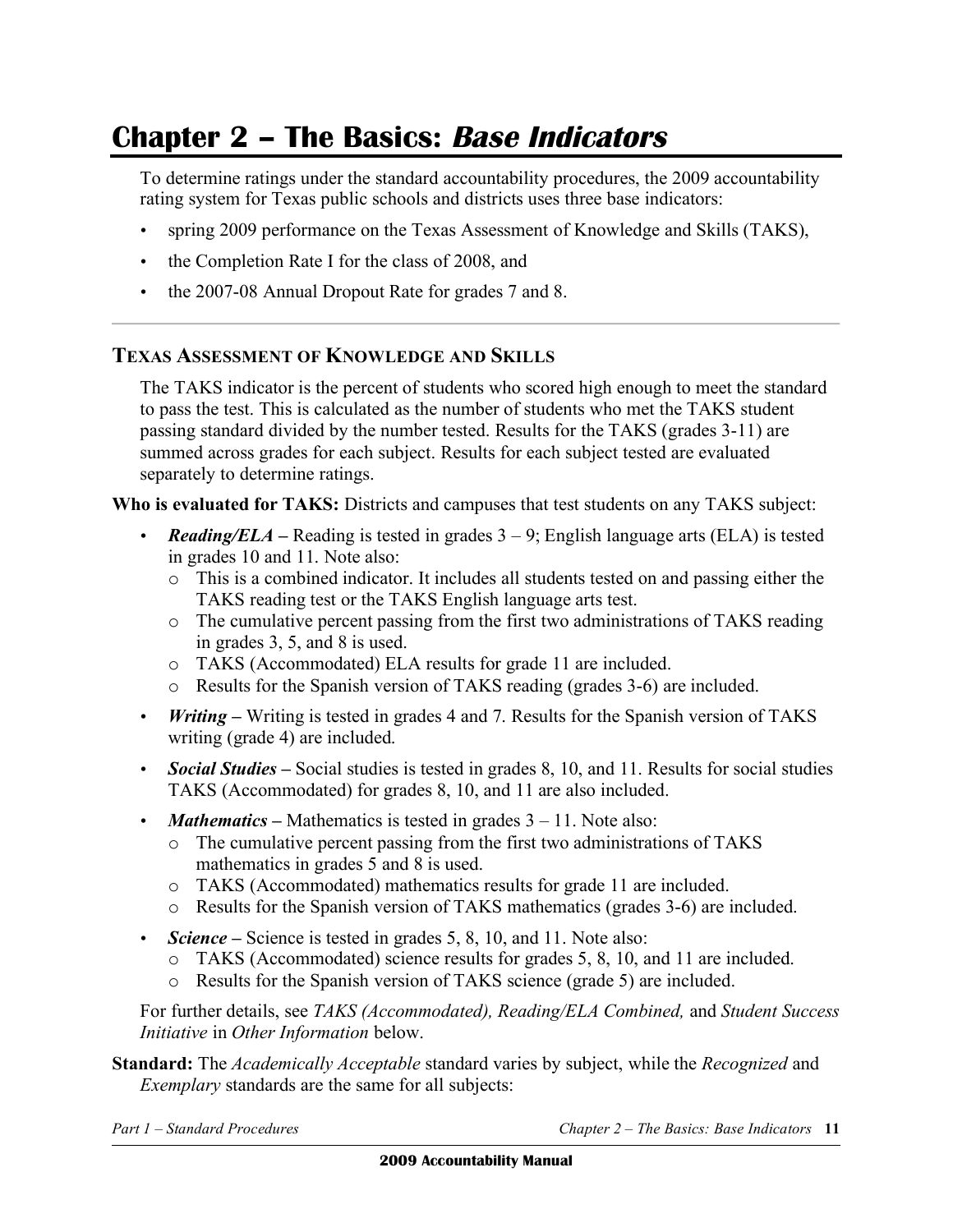- *Exemplary –* For every subject, at least 90% of the tested students pass the test.
- *Recognized* For every subject, at least 75% of the tested students pass the test.
- *Academically Acceptable Varies by subject:* 
	- $\circ$  *Reading/ELA* At least 70% of the tested students pass the test.
	- o *Writing* At least 70% of the tested students pass the test.
	- o *Social Studies* At least 70% of the tested students pass the test.
	- o *Mathematics* At least 55% of the tested students pass the test.
	- o *Science* At least 50% of the tested students pass the test.

**Student Groups:** Performance is evaluated for All Students and the following student groups: African American, Hispanic, White, and Economically Disadvantaged.

### **Methodology:**

number of students passing [TAKS subject]

number of students tested in [TAKS subject]

### **Minimum Size Requirements:**

- *All Students*. These results are always evaluated regardless of the number of examinees. However, districts and campuses with a small number of total students tested on TAKS will receive Special Analysis. See *Chapter 6 – Special Issues and Circumstances* for more detailed information about Special Analysis.
- • *Student Groups.* 
	- o Any student group with fewer than 30 students tested is not evaluated.
	- $\circ$  If there are 30 to 49 students within the student group and the student group comprises at least 10% of All Students, it is evaluated.
	- $\circ$  If there are at least 50 students within the student group, it is evaluated.
	- o Student group size is calculated subject by subject. For this reason the number of student groups evaluated will sometimes vary. For example, an elementary school with grades 3, 4, and 5 tested may have enough Hispanic students to be evaluated on reading and mathematics, but not enough to be evaluated on writing (tested in grade 4 only) or science (tested in grade 5 only).

### **Year of Data:** 2008-09

### **Data Source:** Pearson

### **Other Information:**

- *Texas Projection Measure.* Beginning in 2009, the Texas Projection Measure (TPM) will be used as part of the methodology for determining state accountability ratings. For details on how it will be incorporated into the system, please refer to *Chapter 3 – The Basics: Additional Features.*
- • *Student Success Initiative (SSI)*. In determining accountability ratings, a cumulative percent passing is calculated by combining the first and second administrations of the TAKS in grades 3, 5, and 8 reading and grades 5 and 8 mathematics performance. The results include performance on the Spanish versions of these tests. TAKS (Accommodated), TAKS-Modified, and TAKS-Alternate results are not included in the SSI calculations in 2009.
- **12** *Chapter 2 The Basics: Base Indicators Part 1 Standard Procedures*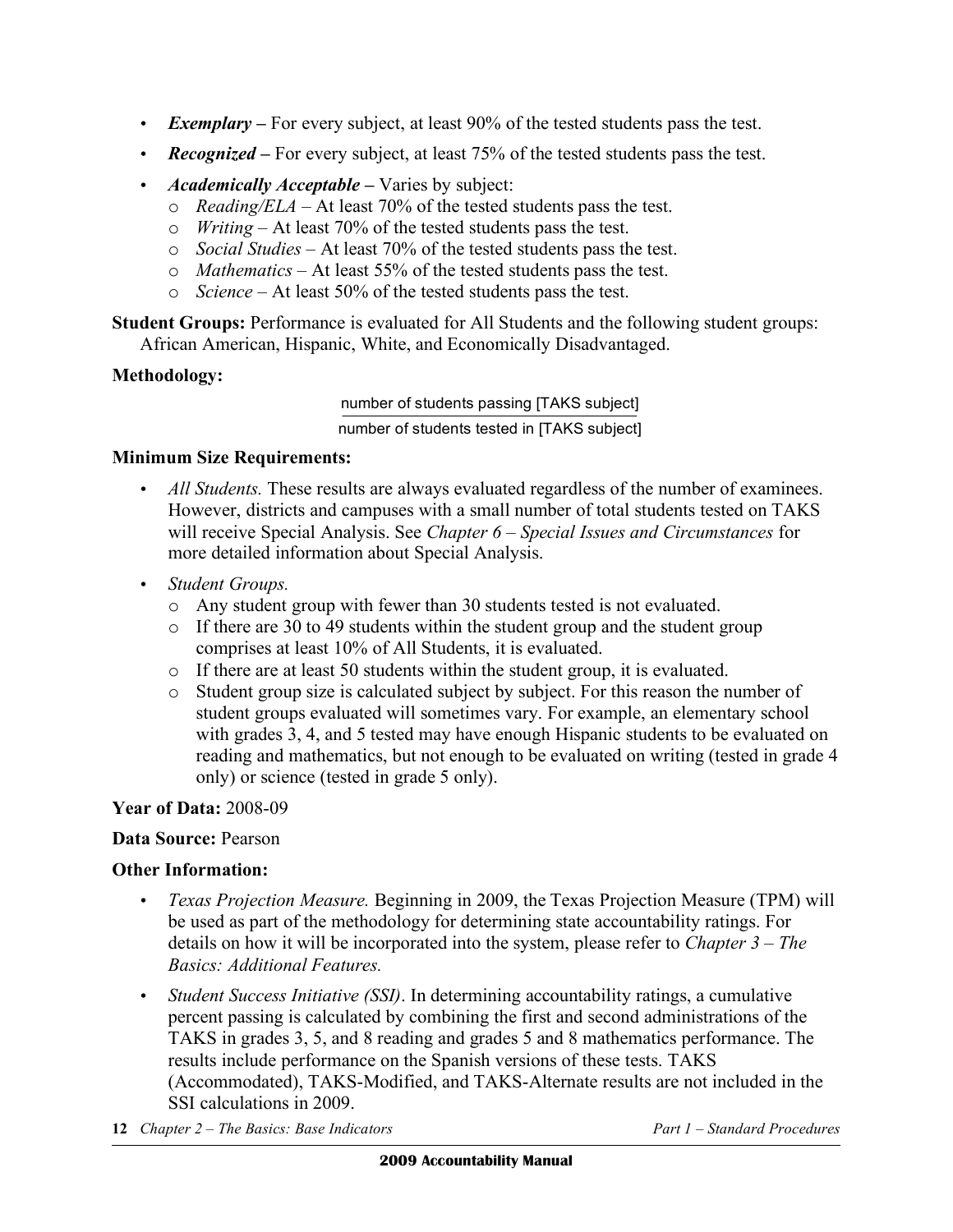- • *TAKS (Accommodated).* This assessment (previously known as *TAKS-Inclusive*) has the same questions as the TAKS, but allows certain accommodations for students with disabilities. Performance on these tests is being phased into the accountability system over three years. For 2009, only those versions of the tests that were administered as *TAKS-Inclusive* in 2006 and 2007 will be used in determining accountability ratings in 2009. These are:
	- o English Language Arts grade 11,
	- $\circ$  Social Studies grades 8, 10, and 11,
	- $\circ$  Mathematics grade 11, and
	- o Science grades 5 (English and Spanish), 8, 10, and 11.

See *Table 3* for the phase-in of TAKS (Accommodated).

### *Table 3: Use of TAKS (Accommodated) in Accountability Ratings*

|                                                                                                                                                                                             | 2008                     | 2009                     | 2010                     |
|---------------------------------------------------------------------------------------------------------------------------------------------------------------------------------------------|--------------------------|--------------------------|--------------------------|
| Science (grades 5, 8, 10, & 11)<br>Science (grade 5 Spanish)<br>Social Studies (grades 8, 10, & 11)<br>English Language Arts (grade 11)<br>Mathematics (grade 11)                           | Use in<br>Accountability | Use in<br>Accountability | Use in<br>Accountability |
| Reading/ELA $(3 - 10)$<br>Reading (grades $3 - 6$ Spanish)<br>Mathematics (grades $3 - 10$ )<br>Mathematics (grades $3 - 6$ Spanish)<br>Writing (grades 4 & 7)<br>Writing (grade 4 Spanish) | Report Only<br>on AEIS   | Report Only<br>on AEIS   | Use in<br>Accountability |

- *Special Education*. In addition to the TAKS (Accommodated) results that will be used, the performance of students with disabilities who take the regular TAKS is included in the TAKS indicator.
- • *TAKS-Modified* and *TAKS-Alternate.* Performance on these tests will not be used in determining ratings for 2009.
- • *Reading/ELA Combined*. Reading (grades 3-9) and ELA (grades 10 and 11) results are combined and evaluated as a single subject. This affects districts and campuses that offer both grade 9 and grades 10 and/or 11. In these cases, counts of reading and ELA students who met the standard are summed and divided by the total number taking reading or ELA.
- • *TAKS Spanish.* The TAKS tests are given in Spanish in reading and mathematics for grades 3, 4, 5, and 6; writing in grade 4; and science in grade 5. Performance on these tests is combined with performance on the English-language TAKS for the same subject to determine a rating.
- • *Student Passing Standards*. For 2009, the student passing standard is panel recommendation (PR) for students in all grades and all subjects.
- • *Testing Window*. Results for students given a make-up test within the testing window are included in the accountability indicators.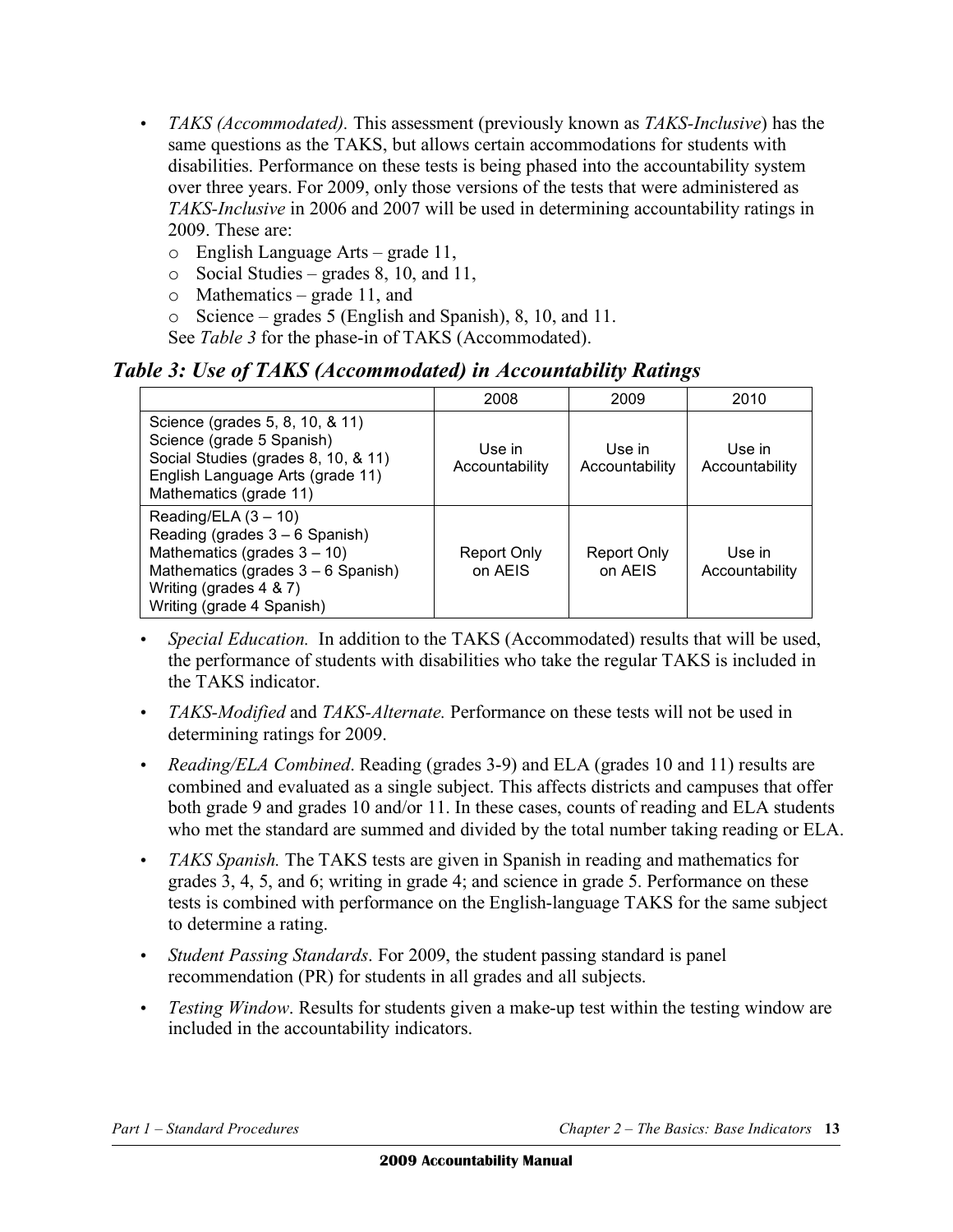• *Sum of All Grades Tested.* Results for each subject are summed across grades. This refers to the grades tested at the particular campus or district. For example, the percent passing for TAKS reading in an elementary school with a grade span of K-5 is calculated as:

> number of students who passed the reading test in grades 3, 4, & 5 number of students who took the reading test in grades 3, 4, & 5

- *Exit-level TAKS*. The performance of all juniors tested for the first time during the primary spring administration (ELA in March; mathematics and science in April, and social studies in May) is included in determining accountability ratings. The performance of exit-level TAKS retesters is not included.
- • *October 2008 administration.* Some juniors eligible for early graduation took the TAKS in October 2008. The performance of these students is included with the performance of other juniors taking the exit-level test if:
	- o they were juniors at the time of testing;
	- o they were taking the exit-level TAKS for the first time in October 2008; and
	- o they passed all four assessments at that time.

Students tested in October who failed any of the tests in October could retest in the spring; however, in the event of a retest, neither performance — from October *or* from the spring retest —is included in the accountability calculations. If October results are used, they are not adjusted for mobility. This means that if an  $11<sup>th</sup>$  grader took and passed all the tests in October, then withdrew from school before the spring, that student's results would count in determining the school's accountability ratings. Conversely, if an 11<sup>th</sup> grader took but did not pass all the tests in October, and then withdrew from school before the spring, those student's results would not count in determining the school's accountability ratings.

- • *Excluded Students.* Only answer documents marked "Score" are included; answer documents coded "Absent," "Exempt," or "Other" are excluded.
- *Linguistically Accommodated Testing (LAT).* Results for limited English proficient students taking linguistically accommodated TAKS tests are not included in the state accountability system.
- • *Rounding of Met Standard Percent.* The *Met Standard* calculations are expressed as a percent, rounded to whole numbers. For example, 49.877% is rounded to 50%; 74.4999% is rounded to 74%; and 89.5% is rounded to 90%.
- • *Rounding of Student Group Percent.* The *Student Group* calculations are expressed as a percent, rounded to whole numbers. When determining if a student group is at least 10%, the rounded value is used. For example, 40 students in a group out of a total of 421 students is 9.5011876%. Because this rounds to the whole number 10, this student group will be evaluated.

# **ACCOUNTABILITY SUBSET**

For the TAKS, only the performance of students enrolled on the PEIMS fall "as-of" date of October 31, 2008, are considered in the ratings. This is referred to as the *accountability subset* (sometimes also referred to as the *October subset* or the mobility adjustment). This adjustment is not applied to any other base indicator.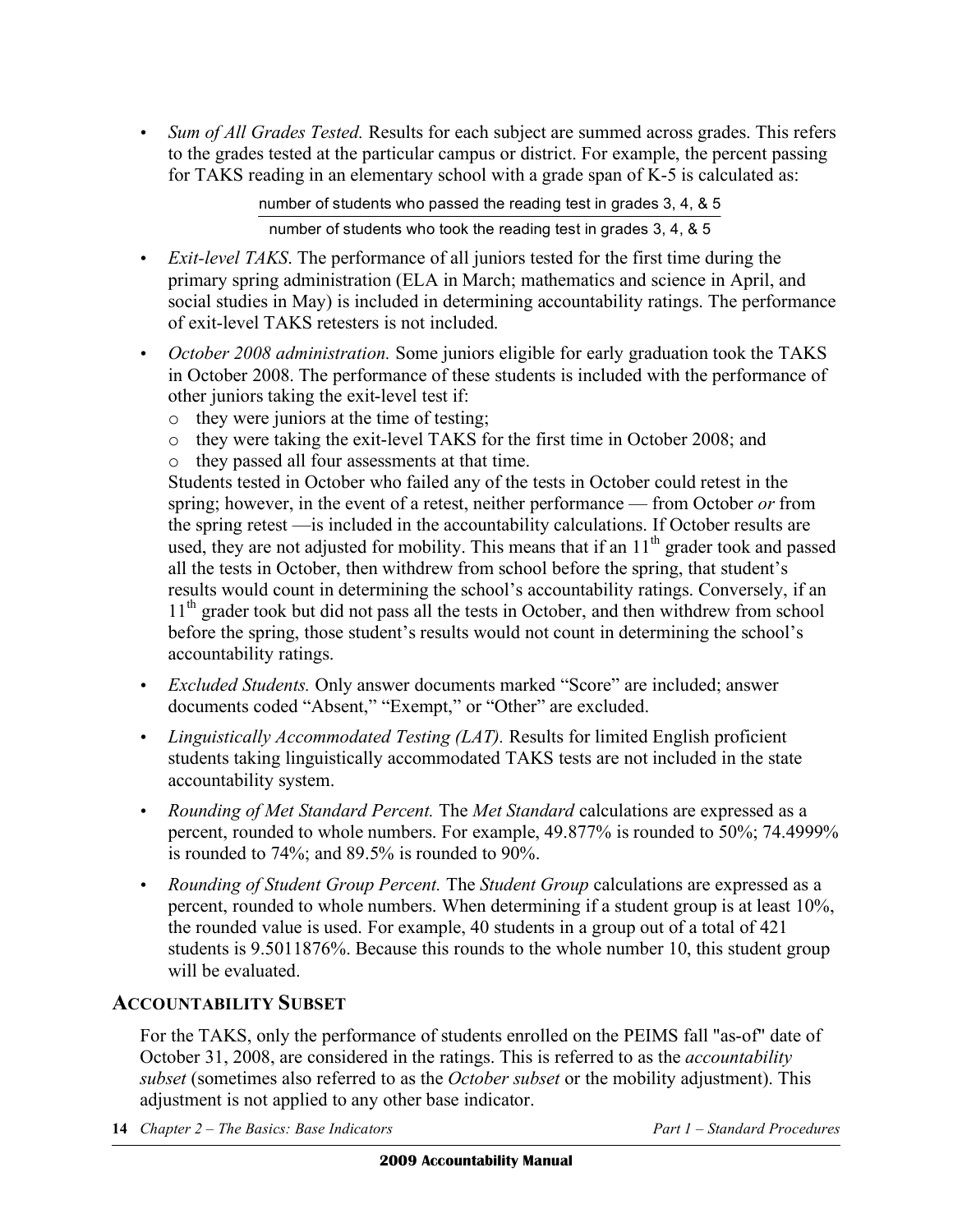Students who move from district to district are excluded from the campus and district's TAKS results. Further, students who move from campus to campus within a district are kept in the district's results but are excluded from the campus's TAKS results. No campus is held accountable for students who move between campuses after the PEIMS "as-of" date and before the date of testing, even if they stay within the same district. The subsets are determined as follows:

 *Campus-level accountability subset:* If a student was reported in membership at one campus on October 31, 2008, but moves to another campus before the TAKS test, that student's performance is removed from the accountability results for both campuses, whether the campuses are in the same district or different districts. Campuses are held accountable only for those students reported to be enrolled in the campus in the fall and tested in the same campus in the second semester.

 *District-level accountability subset:* If a student was in one district on October 31, 2008, but moved to another district before the TAKS test, that student's performance is taken out of the accountability subset for both districts. However, if the student moved from campus to campus within the district, his or her performance is included in that district's results, even though it does not count for either campus. This means that district performance results do not match the sum of the campus performance results.

 Examples of how the accountability subset criteria are applied are provided in the following table. Note that these apply to TAKS performance results. For more information, see *Tables 35, 36, and 37* in *Appendix D – Data Sources.* 

|    | <b>Student Situation</b>                                                                                                                                                                                                                                                    | <b>In Whose Accountability Subset?</b>                                                                                                                                                                                                                                        |  |
|----|-----------------------------------------------------------------------------------------------------------------------------------------------------------------------------------------------------------------------------------------------------------------------------|-------------------------------------------------------------------------------------------------------------------------------------------------------------------------------------------------------------------------------------------------------------------------------|--|
|    | <b>General</b>                                                                                                                                                                                                                                                              |                                                                                                                                                                                                                                                                               |  |
| 1. | Grade 9 student is enrolled at campus A in<br>the fall and tests there on TAKS reading in<br>March and mathematics in April.                                                                                                                                                | This student's results affect the rating of both<br>campus A and the district.                                                                                                                                                                                                |  |
| 2. | Grade 6 student is enrolled in district Y in<br>the fall and moves to district Z at the<br>semester break. The student is tested on<br>TAKS reading and mathematics in April.                                                                                               | This student's results do not affect the rating of<br>any campus or district. Results are reported to<br>district Z.                                                                                                                                                          |  |
| 3. | Grade 6 student is enrolled at campus A in<br>the fall and then moves to campus B in the<br>same district at the semester break. The<br>student is tested on TAKS reading and<br>mathematics in April.                                                                      | This student's results do not affect the rating of<br>campus A or B, but they do affect the district.<br>Results for both tests are reported to campus B.                                                                                                                     |  |
| 4. | Grade 6 student is reported in enrollment<br>at a campus, but is withdrawn for home<br>schooling on November 10 <sup>th</sup> . Parents re-<br>enroll the student at the same campus on<br>April 1. The student is tested in TAKS<br>reading and mathematics in late April. | Performance on both tests is reported and<br>included in the ratings evaluation for the<br>campus. The fact that the student was enrolled<br>on the "as of" date and tested in the same<br>campus and district are the criteria for<br>determining the accountability subset. |  |

# *Table 4: Accountability Subset*

**Part 1 – Standard Procedures**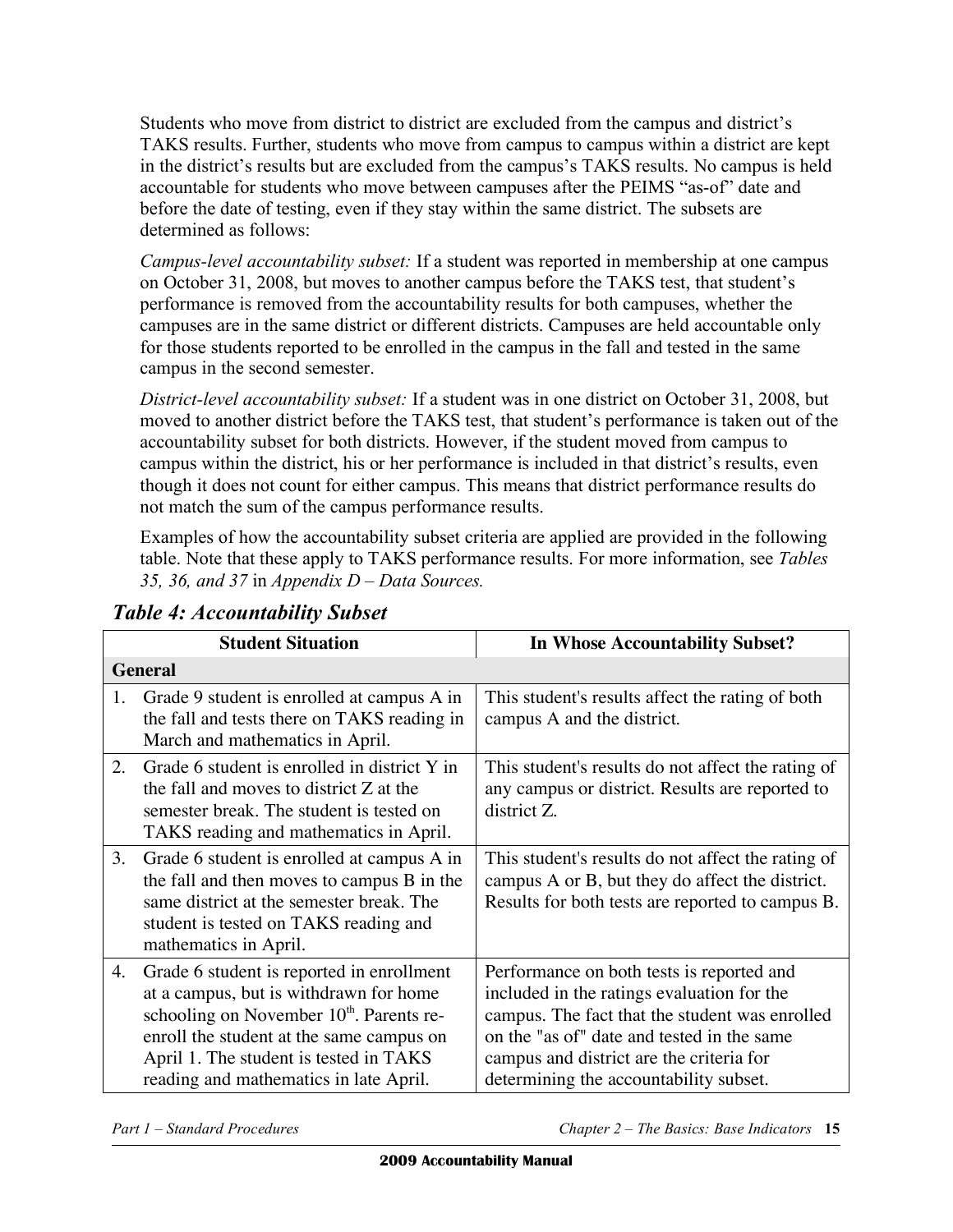|    | <b>Student Situation</b>                                                                                                                                                                                                                                                                                                                                            | <b>In Whose Accountability Subset?</b>                                                                                                                                                                                                                                                                                                                                                                                                     |  |
|----|---------------------------------------------------------------------------------------------------------------------------------------------------------------------------------------------------------------------------------------------------------------------------------------------------------------------------------------------------------------------|--------------------------------------------------------------------------------------------------------------------------------------------------------------------------------------------------------------------------------------------------------------------------------------------------------------------------------------------------------------------------------------------------------------------------------------------|--|
|    | Mobility between Writing/ELA and other tests                                                                                                                                                                                                                                                                                                                        |                                                                                                                                                                                                                                                                                                                                                                                                                                            |  |
| 5. | A $12th$ grade student moves to a district<br>from another state at the beginning of the<br>school year. She takes the exit-level tests<br>in October and fails; she takes them again<br>during the spring. Will her performance<br>affect the district or campus?                                                                                                  | No. The performance of $12th$ graders is not<br>used for accountability purposes.                                                                                                                                                                                                                                                                                                                                                          |  |
| 6. | Grade 4 student enrolls in campus A in the<br>fall and takes the TAKS writing test there<br>in March. The student then transfers to<br>campus B in the same district and tests on<br>TAKS reading and mathematics in April.                                                                                                                                         | This student's results do not affect the rating of<br>campus A or B. Although writing was assessed<br>at the same campus where the student was<br>enrolled in the fall, the writing results are<br>reported to campus B, where the student tested<br>last. The results affect the district rating.<br>Results for all tests are reported to campus B.                                                                                      |  |
| 7. | Grade 4 student enrolls in campus A in the<br>fall and takes the writing TAKS there in<br>March. The student then transfers to<br>campus B in a different district and tests<br>on TAKS reading and mathematics in<br>April.                                                                                                                                        | This student's results do not affect the rating of<br>either campus or district. Test results are<br>reported to the campus where the student<br>tested last, in this case, campus B.                                                                                                                                                                                                                                                      |  |
| 8. | A first-time $11th$ grade student is enrolled<br>in district Y in the fall and takes the TAKS<br>ELA in March. He then moves to district<br>Z, where he takes the last three tests.                                                                                                                                                                                 | This student's results do not affect the rating of<br>either campus or district. Results for all tests<br>are reported to the campus where the student<br>tested last in district Z.                                                                                                                                                                                                                                                       |  |
| 9. | A first-time $11th$ grade student is enrolled<br>in district Y in the fall and takes the TAKS<br>ELA in March. She then moves out of<br>state. She does not take the last three tests.                                                                                                                                                                              | This student's results on ELA will be used in<br>determining both campus and district Y<br>ratings.                                                                                                                                                                                                                                                                                                                                        |  |
|    | 10. Grade 7 student is reported in enrollment<br>in district Y and takes the writing test in<br>that district at campus A. In early April,<br>the student transfers to district Z and takes<br>the remaining Grade 7 TAKS tests there.<br>The answer documents submitted by<br>district Z use different name spellings than<br>did the one submitted by district Y. | To the test contractor these are two different<br>students. Performance on the student's writing<br>test is reported to district Y and counts toward<br>its rating and the rating of campus A. The<br>student's results in reading and mathematics<br>are reported to district Z but do not contribute<br>to the rating of either the district or the campus<br>where the student tested because the student<br>was not there in the fall. |  |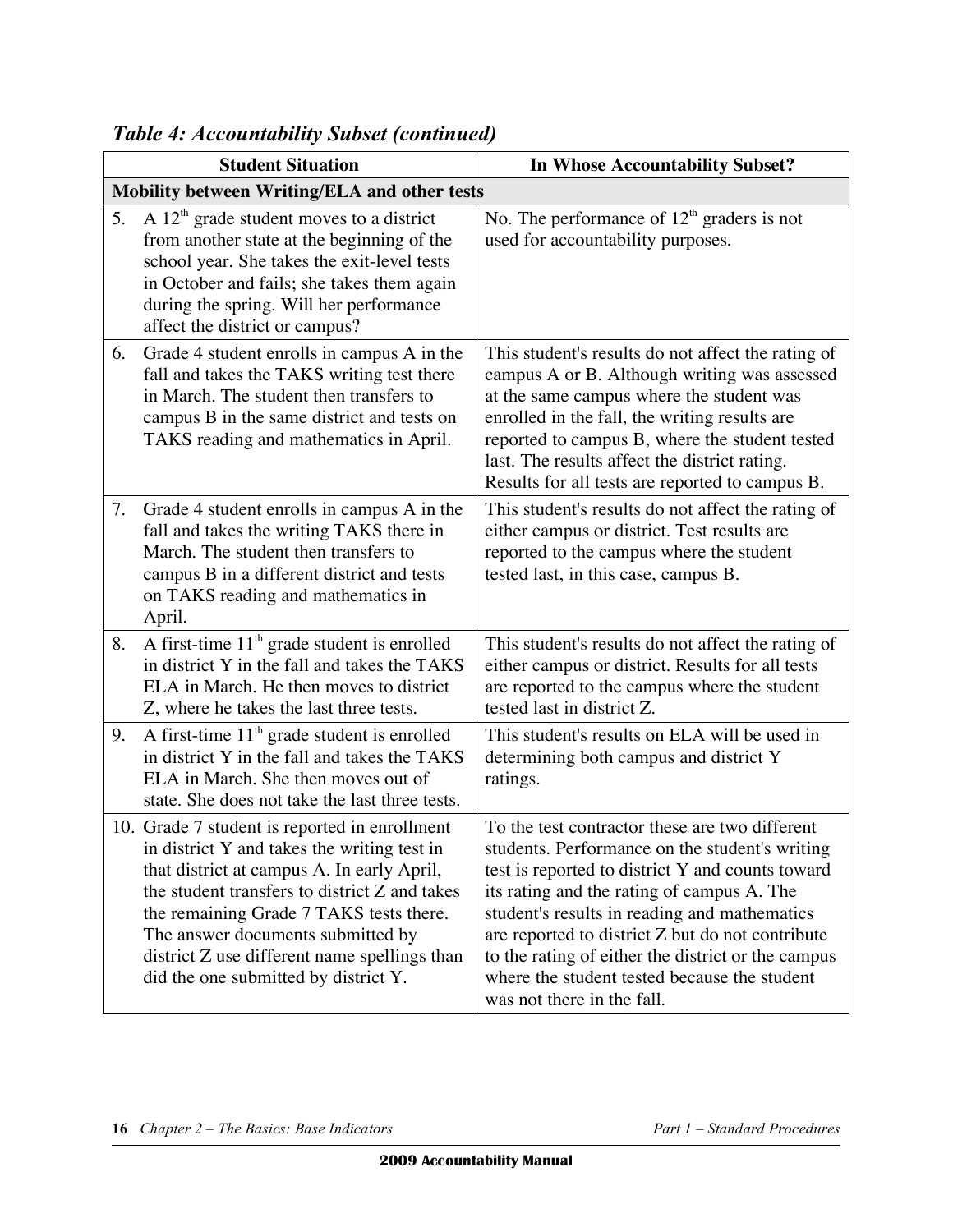| <b>Student Situation</b>                                                                                                                                                                                                                                                                                | In Whose Accountability Subset?                                                                                                                                                                                                                                                                                                                                                                                                                                                                                                                                                                                    |  |
|---------------------------------------------------------------------------------------------------------------------------------------------------------------------------------------------------------------------------------------------------------------------------------------------------------|--------------------------------------------------------------------------------------------------------------------------------------------------------------------------------------------------------------------------------------------------------------------------------------------------------------------------------------------------------------------------------------------------------------------------------------------------------------------------------------------------------------------------------------------------------------------------------------------------------------------|--|
| 11. A first-time $11th$ grade student is enrolled<br>in high school A, district $Z$ in the fall and<br>takes the TAKS ELA in March. He then is<br>sent to a disciplinary campus for the rest of<br>the year, where he takes the rest of the<br>TAKS tests.                                              | If the disciplinary campus is a JJAEP or<br>DAEP, the student's performance must be<br>coded back to the sending campus, and it will<br>be used in determining both campus and<br>district ratings.<br>If the disciplinary campus is operated by the<br>Texas Youth Commission (TYC) or the Texas<br>Juvenile Probation Commission (TJPC), the<br>performance will not count toward either the<br>sending campus or district rating.<br>If the disciplinary campus is none of the above<br>but is in district Z, the performance will be<br>used in determining the district rating, but not<br>the campus rating. |  |
| Grades 3, 5 and 8 Reading; Grades 5 and 8 Mathematics (Student Success Initiative)<br>(See Tables 35 and 36 in Appendix $D$ – Data Sources for further information.)                                                                                                                                    |                                                                                                                                                                                                                                                                                                                                                                                                                                                                                                                                                                                                                    |  |
| 12. Grade 3 student takes reading in March at<br>campus A where she was enrolled in the<br>fall, passes the test and moves to campus B<br>(in the same district) where, in April, she<br>takes and fails the mathematics test.                                                                          | This student's results do not affect the rating of<br>campus A or B. The reading results from the<br>March test are reported to campus A and the<br>mathematics results are reported to campus B.<br>Results from both tests affect the district.                                                                                                                                                                                                                                                                                                                                                                  |  |
| 13. Grade 3 student enrolls in campus A in the<br>fall, but then moves to campus B (in the<br>same district) in December. In March the<br>student takes the reading test there, and<br>passes. In early April the student moves<br>back to campus A, where he takes and<br>passes the mathematics test. | This student's reading results do not affect the<br>rating of campus A or B, but the math results<br>affect the rating of campus A. The reading<br>results from the March test are reported to<br>campus B, and the math results are reported to<br>campus A. Results from both reading and<br>mathematics tests affect the district.                                                                                                                                                                                                                                                                              |  |
| 14. Grade 5 student takes reading in March at<br>campus A where he was enrolled in the<br>fall, and fails the test. In early April he<br>moves to campus $B$ (in the same district)<br>where he retests and passes reading,<br>mathematics, and science.                                                | This student's results do not affect the rating of<br>campus A or B. The March reading results are<br>reported to campus A, even though math,<br>science and the $2nd$ reading results are reported<br>to campus B. Results from reading, science,<br>and mathematics tests affect the district.                                                                                                                                                                                                                                                                                                                   |  |
| 15. Grade 8 student takes TAKS reading in<br>March at the campus where she was<br>enrolled in the fall. She fails the test. In<br>late March, the student moves out of state.<br>She does not take the other TAKS tests.                                                                                | This student's TAKS reading results do not<br>affect the rating for the campus or district.                                                                                                                                                                                                                                                                                                                                                                                                                                                                                                                        |  |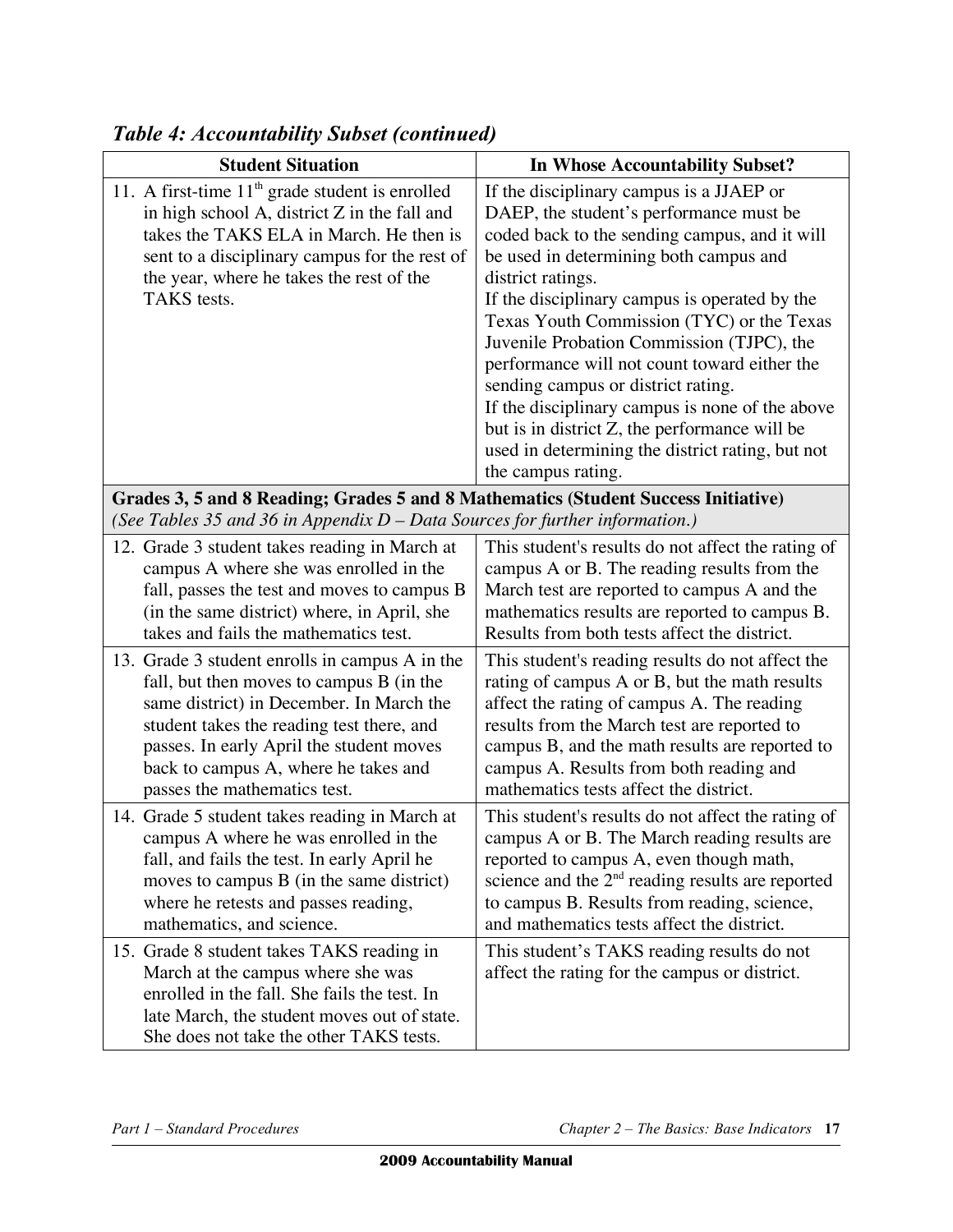| <b>Student Situation</b>                                                                                                                                                                                                                                                                                                 | In Whose Accountability Subset?                                                                                                                                                                                                                                                                                                                                                                                                                                                                                                                                                                                                                                                                                  |  |
|--------------------------------------------------------------------------------------------------------------------------------------------------------------------------------------------------------------------------------------------------------------------------------------------------------------------------|------------------------------------------------------------------------------------------------------------------------------------------------------------------------------------------------------------------------------------------------------------------------------------------------------------------------------------------------------------------------------------------------------------------------------------------------------------------------------------------------------------------------------------------------------------------------------------------------------------------------------------------------------------------------------------------------------------------|--|
| 16. Grade 5 student takes TAKS reading in<br>March at the campus where she was<br>enrolled in the fall, and passes the test. In<br>April she takes the TAKS mathematics test<br>but fails. The student then moves to<br>another district, where she takes TAKS<br>science and retests in mathematics and<br>fails again. | This student's TAKS reading, mathematics,<br>and science results do not affect the rating for<br>any campus or district.                                                                                                                                                                                                                                                                                                                                                                                                                                                                                                                                                                                         |  |
| 17. Grade 5 student takes TAKS reading in<br>March at the campus where she was<br>enrolled in the fall, and passes the test. In<br>April she takes the TAKS mathematics test<br>but fails. The student and her family then<br>move out of state. She does not take TAKS<br>science or retest in mathematics.             | The three subjects are handled differently:<br>Science: She did not test in science at all, so<br>there are no results to attribute.<br><i>Reading</i> : She did not need to retest in reading;<br>however, the fact that she did not take the<br>science test in mid-April establishes her as<br>mobile, so her reading results are taken out<br>of the accountability subset.<br>Mathematics: There are no results available for<br>her in May, nor are there answer documents<br>for any of the mathematics passers, as there<br>is no other TAKS test given at that time.<br>For this reason, the April performance on<br>mathematics is retained and will affect the<br>rating of this campus and district. |  |
| <b>Spanish TAKS</b>                                                                                                                                                                                                                                                                                                      |                                                                                                                                                                                                                                                                                                                                                                                                                                                                                                                                                                                                                                                                                                                  |  |
| 18. A grade 6 student's LPAC committee<br>directs that she be tested in reading on the<br>Spanish TAKS and in mathematics on the<br>English TAKS. She remains at the same<br>campus the entire year.                                                                                                                     | Performance on both tests is reported and<br>included in the rating evaluation for the<br>campus and district. Results on both English<br>and Spanish versions of the TAKS contribute<br>to the overall passing rate.                                                                                                                                                                                                                                                                                                                                                                                                                                                                                            |  |
| Both TAKS and TAKS (Accommodated) (See Table 3 above.)                                                                                                                                                                                                                                                                   |                                                                                                                                                                                                                                                                                                                                                                                                                                                                                                                                                                                                                                                                                                                  |  |
| 19. The ARD committee for a grade 6 student<br>directs that she be tested in reading on the<br>TAKS (Accommodated) and in<br>mathematics on the TAKS. She remains at<br>the same campus the entire year.                                                                                                                 | Performance on only the mathematics test is<br>reported and included in the rating evaluation<br>for the campus and district. Grade 6 TAKS<br>(Accommodated) reading is not part of the<br>accountability system for 2009.                                                                                                                                                                                                                                                                                                                                                                                                                                                                                       |  |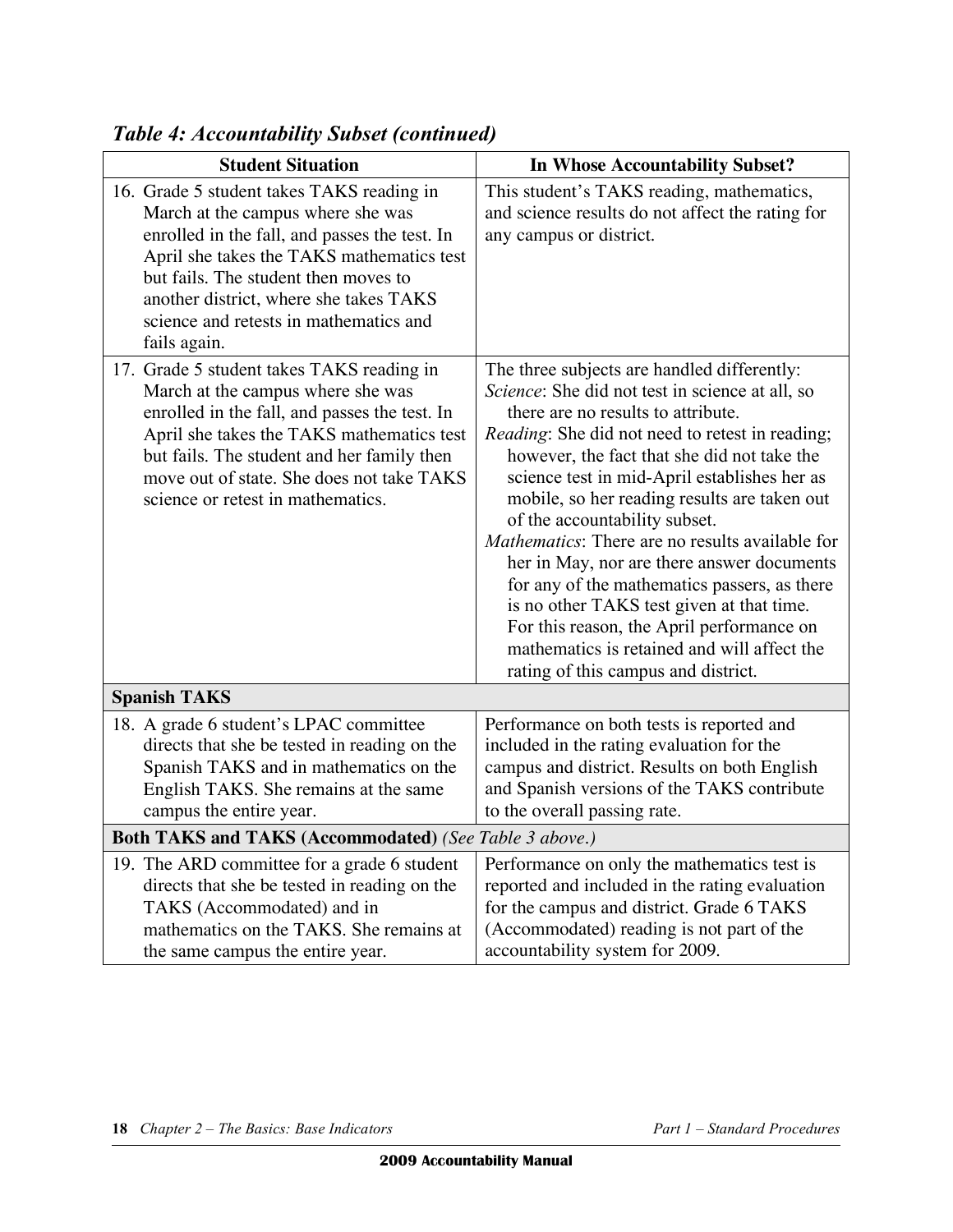| <b>Student Situation</b>                                                                                                                                                                                                                                                                  | In Whose Accountability Subset?                                                                                                                                                                                                                                                                                                                            |
|-------------------------------------------------------------------------------------------------------------------------------------------------------------------------------------------------------------------------------------------------------------------------------------------|------------------------------------------------------------------------------------------------------------------------------------------------------------------------------------------------------------------------------------------------------------------------------------------------------------------------------------------------------------|
| 20. The ARD committee for a grade 5 student<br>directs that he take TAKS (Accommodated)<br>reading, mathematics, and science. He<br>passes all three tests. He is at the same<br>campus the entire year.                                                                                  | This student's TAKS (Accommodated) reading<br>and mathematics results will not affect the<br>TAKS performance for the campus and the<br>district, but performance on the grade 5 TAKS<br>(Accommodated) science will be included in<br>determining the campus and district<br>accountability ratings.                                                      |
| 21. A grade 3 student takes TAKS reading in<br>March and fails the test. Her ARD<br>committee decides she should take the<br>TAKS (Accommodated) reading in April,<br>which she passes. She also takes TAKS<br>mathematics and passes. She remains at the<br>same campus the entire year. | This student's TAKS reading (failure) and<br>mathematics (passing) results will affect the<br>TAKS performance for the campus and the<br>district. Grade 3 TAKS (Accommodated)<br>reading is not part of the accountability system<br>for 2009, and so performance on that test is not<br>considered, whether it is the first or second<br>administration. |
| <b>TAKS-Modified and TAKS-Alternate</b>                                                                                                                                                                                                                                                   |                                                                                                                                                                                                                                                                                                                                                            |
| 22. The ARD committee for a grade 8 student<br>directs that she be tested in all subjects on<br>the TAKS-Alternate. She remains at the<br>same campus the entire year.                                                                                                                    | Performance on TAKS-Alternate will not be<br>used in determining accountability ratings in<br>2009.                                                                                                                                                                                                                                                        |
| 23. The ARD committee for a grade 6 student<br>directs that he be tested in all subjects on<br>the TAKS-Modified. He remains at the<br>same campus the entire year.                                                                                                                       | Performance on TAKS-Modified will not be<br>used in determining accountability ratings in<br>2009.                                                                                                                                                                                                                                                         |

### **COMPLETION RATE I**

 This longitudinal rate shows the percent of students who first attended grade 9 in the 2004-05 school year and have completed or are continuing their education four years later. Known as the 2004-05 cohort, these students were tracked over the four years using data provided to TEA by districts and data available in the statewide General Educational Development (GED) database.

 To count as a "completer" for standard accountability procedures, a student must have received a high school diploma with his/her class (or earlier) or have re-enrolled in the fall of 2008 as a continuing student.

 **Who is evaluated for Completion Rate I:** Districts and campuses that have served grades 9 through 12 for five or more years. High schools that do not meet this requirement are not evaluated on this indicator in 2009. See *Other Information* below.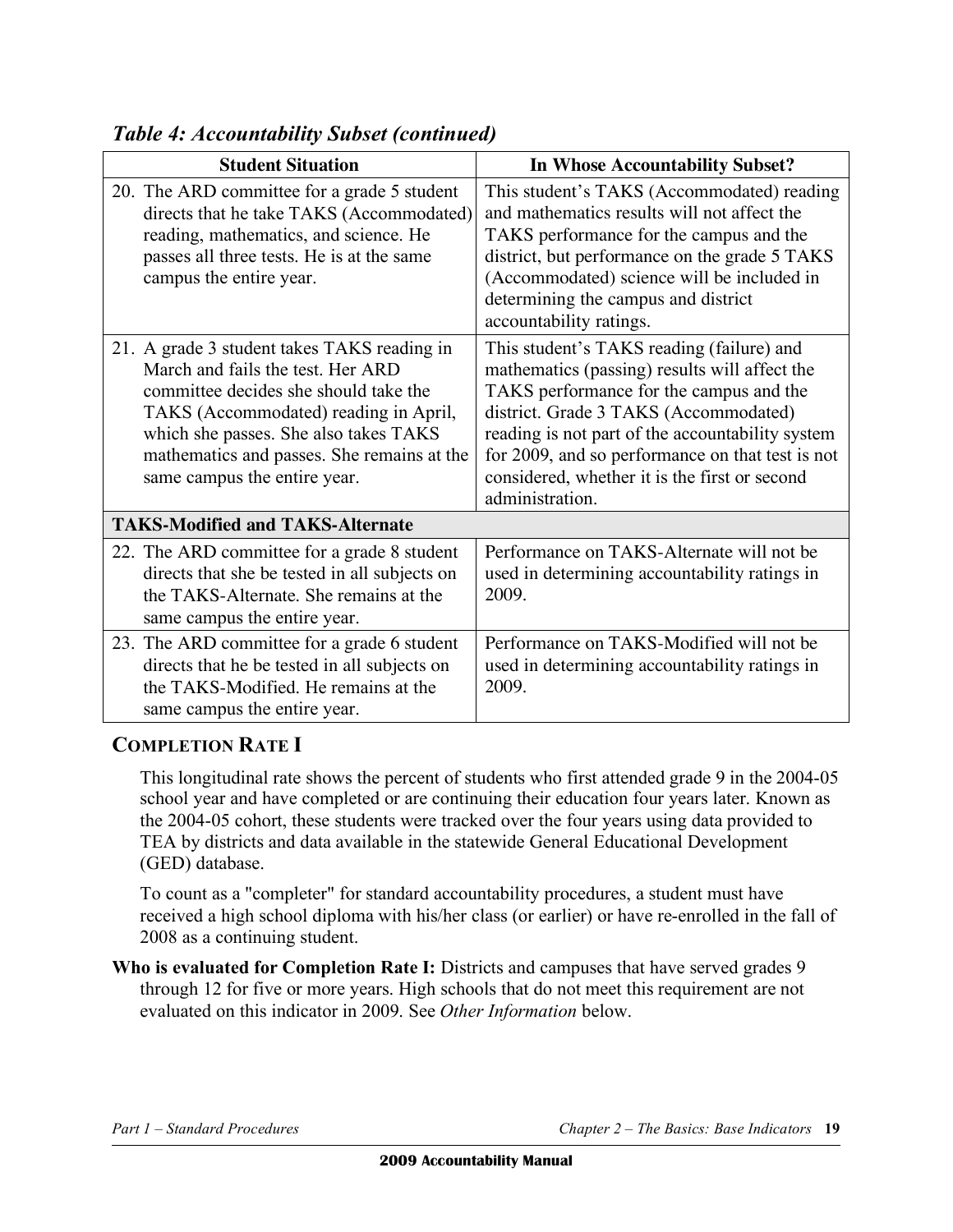**Standard:** 

- *Exemplary –* Completion Rate I of 95.0% or more.
- *Recognized Completion Rate I of 85.0% or more.*
- *Academically Acceptable –* Completion Rate I of 75.0% or more.

**Student Groups:** Performance is evaluated for All Students and the following student groups:

African American, Hispanic, White, and Economically Disadvantaged.

### **Methodology:**

#### number of completers

number in class\*

\*See *Appendix D* for the definition of *number in class.* 

### **Minimum Size Requirements:**

- *All Students.* These results are evaluated if:
	- o there are at least 10 students in the class *and*
	- o there are at least 5 dropouts.
- *Student Groups.* These results are evaluated if there are at least 5 dropouts within the student group *and*:
	- $\circ$  there are 30 to 49 students within the student group and the student group comprises at least 10% of All Students; or
	- o there are at least 50 students within the student group.

**Years of Data:** 2004-05, 2005-06, 2006-07, 2007-08 and 2008-09.

**Data Source:** PEIMS submission 1 enrollment data, 2004-05 through 2008-09; PEIMS submission 1 leaver data, 2005-06 through 2008-09; PEIMS submission 3 attendance data, 2004-05 through 2007-08; and General Educational Development records as of August 31, 2008.

### **Other Information:**

- *School Leaver Provision.* For 2009, the School Leaver Provision is no longer in effect. A campus or district completion rate can be the cause for a lowered rating.
- *No Use of District Rate for High Schools*. In Texas, a typical public high school serves grades 9-12. High schools that serve only some of those grades—for example, a senior high school that only serves grades 11 and 12—do not have their own completion rate. In the past, the district rate would be attributed to such schools. The attribution of the district rate for high schools has been suspended, as the new definition of a dropout is phased in. See *Appendix I* for more information on the new dropout definition.
- *Additions and Deletions.* Any student who joins the cohort is added to it, and any student who leaves the cohort is subtracted from it. For example, a student new to Texas who moves to a district as an  $11<sup>th</sup>$  grader would be added to the cohort that corresponds to when he was first in  $9<sup>th</sup>$  grade.
- • *Retained Students.* Students who repeat a year are kept with their original cohort.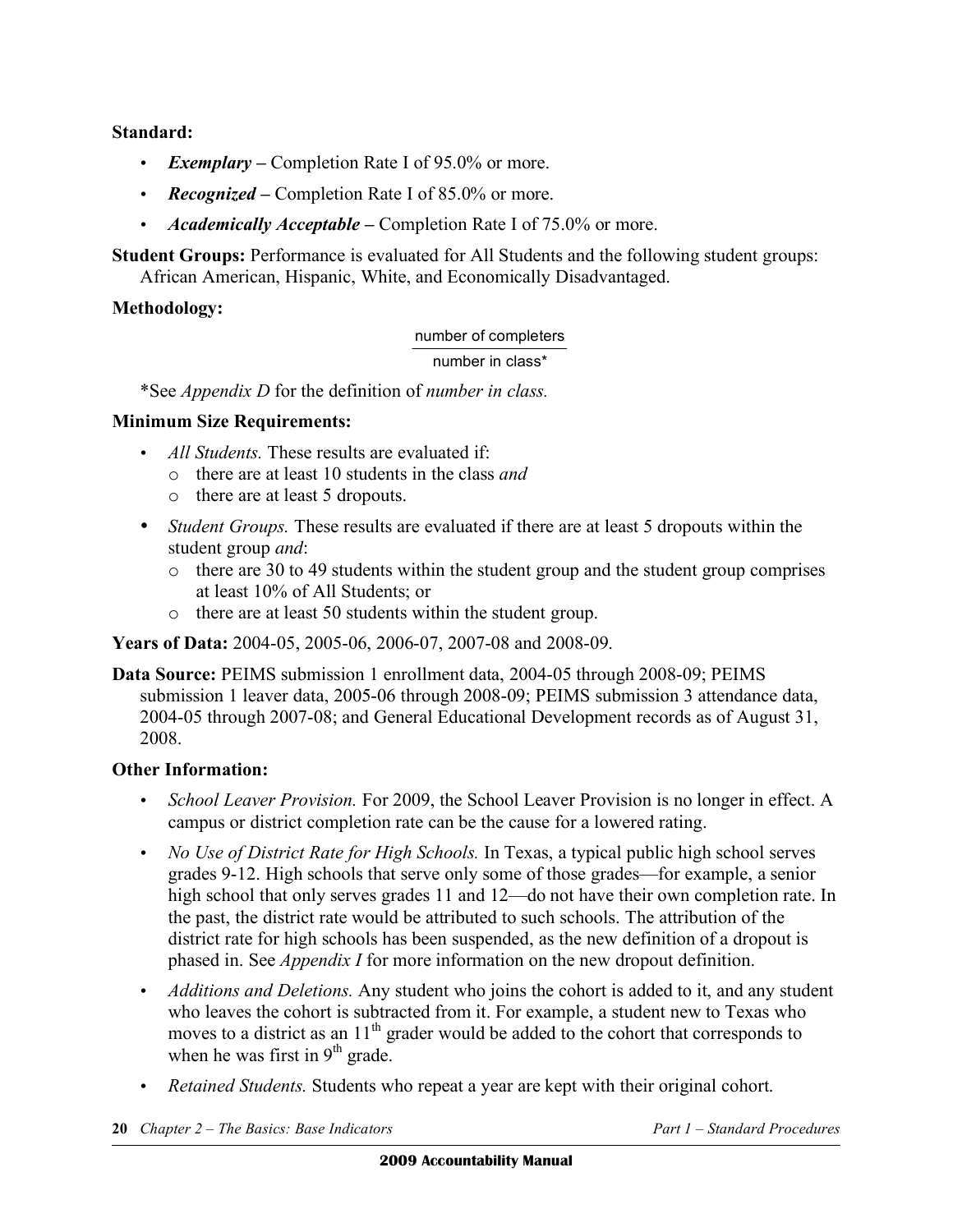- • *Rounding of Completion Rate.* All calculations are expressed as a percent, rounded to one decimal point. For example, 74.875% is rounded to 74.9%, not 75%.
- • *Rounding of Student Group Percent (Minimum Size Requirements).* The *Student Group*  calculations are expressed as a percent, rounded to whole numbers. When determining if a student group is at least 10%, the rounded value is used. For example, 40 students in a group out of a total of 421 students is 9.5011876%. Because this rounds to the whole number 10, this student group will be evaluated.
- *Special Education*. The completion status of students with disabilities is included in this measure.

### **ANNUAL DROPOUT RATE (GRADES 7-8)**

For accountability purposes, the annual dropout rate is used to evaluate campuses and districts with students in grades 7 and/or 8. This is a one-year measure, calculated by summing the number of dropouts across the two grades.

- **Who is evaluated for Annual Dropout Rate:** Districts and campuses that serve students in grades 7 and/or 8.
- **Standard:** The standard for the Annual Dropout Rate is 2.0% or less for all rating categories. Any district or campus with a rate higher than 2.0% that does not demonstrate Required Improvement will be rated *Academically Unacceptable.*
- **Student Groups:** Performance is evaluated for All Students and the following student groups: African American, Hispanic, White, and Economically Disadvantaged.

### **Methodology:**

number of grade 7-8 dropouts

number of grade 7-8 students who were in attendance at any time during the school year

### **Minimum Size Requirements:**

- • *All Students.* These results are evaluated if:
	- o there are at least 10 students in grades 7-8 *and*
	- o there are at least 5 dropouts.
- • *Student Groups.* These results are evaluated if there are at least 5 dropouts within the student group *and*:
	- $\circ$  there are 30 to 49 students within the student group and the student group comprises at least 10% of All Students; or
	- o there are at least 50 students within the student group.

### **Year of Data:** 2007-08

**Data Source:** PEIMS submission 1 enrollment data 2007-08; PEIMS submission 1 leaver data, 2008-09; PEIMS submission 3 attendance data, 2007-08.

### **Other Information:**

• *School Leaver Provision.* For 2009, the School Leaver Provision is no longer in effect. A campus or district annual dropout rate can be the cause for a lowered rating.